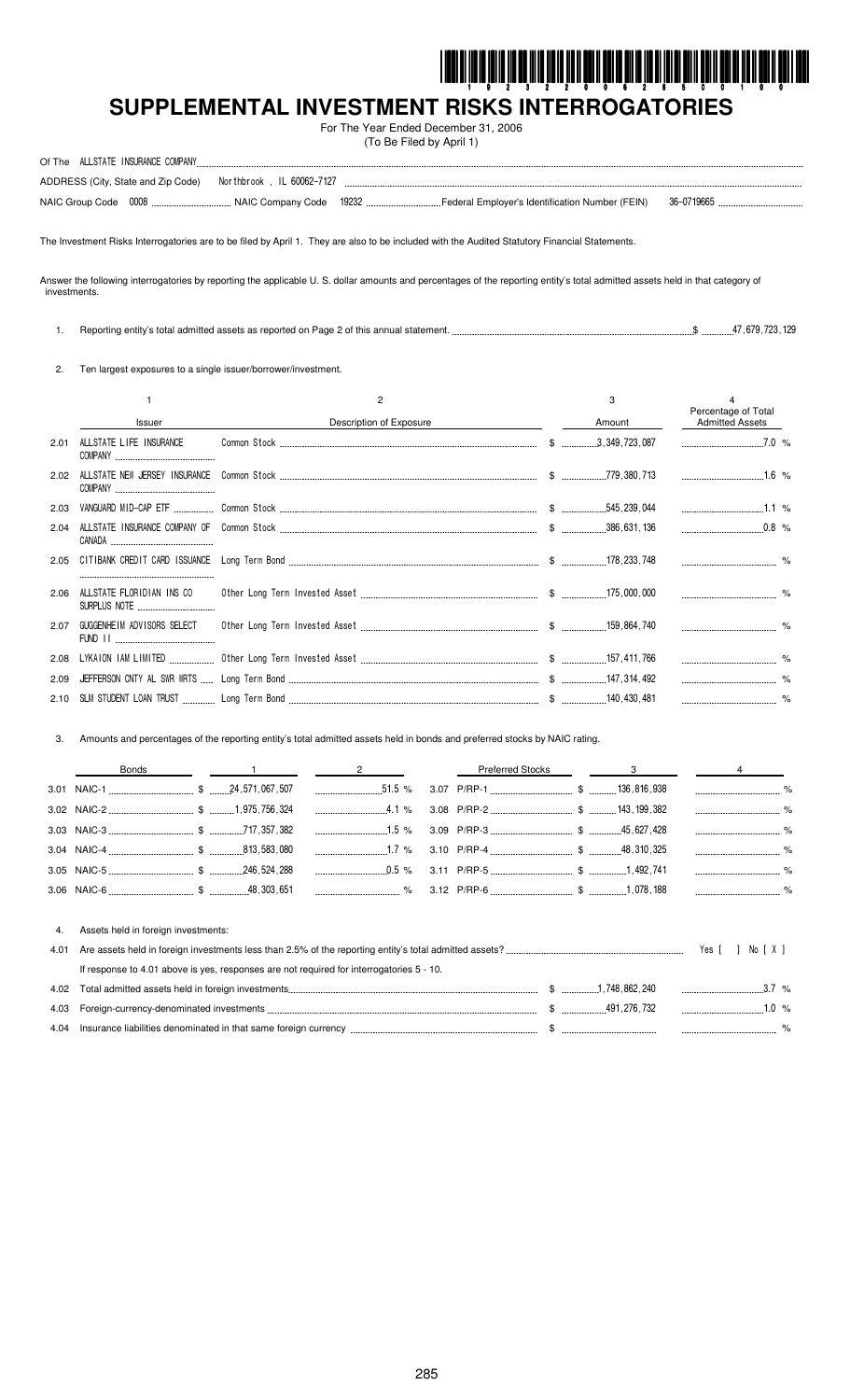5. Aggregate foreign investment exposure categorized by NAIC sovereign rating:

|      |                                                                                                                          |                                                                                  | $\mathbf{1}$                                                                                 | $\overline{2}$                               |
|------|--------------------------------------------------------------------------------------------------------------------------|----------------------------------------------------------------------------------|----------------------------------------------------------------------------------------------|----------------------------------------------|
| 5.01 |                                                                                                                          |                                                                                  |                                                                                              | $\overline{\hspace{1.5cm}3.5}$ %             |
| 5.02 |                                                                                                                          |                                                                                  |                                                                                              |                                              |
| 5.03 |                                                                                                                          |                                                                                  |                                                                                              |                                              |
| 6.   | Two largest foreign investment exposures in a single country, categorized by the country's NAIC sovereign rating:        |                                                                                  |                                                                                              |                                              |
|      |                                                                                                                          |                                                                                  | $\frac{1}{\sqrt{1-\frac{1}{2}}}\frac{1}{\sqrt{1-\frac{1}{2}}\frac{1}{\sqrt{1-\frac{1}{2}}}}$ | $2^{\circ}$                                  |
|      | Countries rated NAIC - 1:                                                                                                |                                                                                  |                                                                                              |                                              |
| 6.01 | Country:                                                                                                                 |                                                                                  |                                                                                              |                                              |
| 6.02 | Country:                                                                                                                 |                                                                                  |                                                                                              |                                              |
|      | Countries rated NAIC - 2:                                                                                                |                                                                                  |                                                                                              |                                              |
| 6.03 | Country:                                                                                                                 |                                                                                  |                                                                                              |                                              |
| 6.04 | Country:                                                                                                                 |                                                                                  |                                                                                              |                                              |
|      | Countries rated NAIC - 3 or below:                                                                                       |                                                                                  |                                                                                              |                                              |
| 6.05 | Country:                                                                                                                 |                                                                                  |                                                                                              |                                              |
| 6.06 | Country:                                                                                                                 |                                                                                  |                                                                                              |                                              |
|      |                                                                                                                          |                                                                                  |                                                                                              | $2 \left( \frac{1}{2} \right)$               |
| 7.   |                                                                                                                          |                                                                                  |                                                                                              | $1.0 \%$                                     |
| 8.   | Aggregate unhedged foreign currency exposure categorized by NAIC sovereign rating:                                       |                                                                                  |                                                                                              |                                              |
|      |                                                                                                                          |                                                                                  |                                                                                              | $\frac{2}{\sqrt{2}}$                         |
| 8.01 |                                                                                                                          |                                                                                  |                                                                                              | $1.0\%$                                      |
| 8.02 |                                                                                                                          |                                                                                  |                                                                                              |                                              |
| 8.03 |                                                                                                                          |                                                                                  |                                                                                              |                                              |
| 9.   | Two largest unhedged foreign currency exposures to a single country, categorized by the country's NAIC sovereign rating: |                                                                                  |                                                                                              |                                              |
|      | Countries rated NAIC - 1:                                                                                                |                                                                                  | $\mathbf{1}$                                                                                 | $2 \left( \frac{1}{2} \right)$               |
| 9.01 | Country:                                                                                                                 |                                                                                  |                                                                                              |                                              |
| 9.02 | Country:                                                                                                                 | 0,885,685 (1,986, 885,685 (1,985, 885,685 (1,986, 885,685 (1,986) United Kingdom |                                                                                              |                                              |
|      | Countries rated NAIC - 2:                                                                                                |                                                                                  |                                                                                              |                                              |
| 9.03 | Country:                                                                                                                 |                                                                                  |                                                                                              |                                              |
| 9.04 | Country:                                                                                                                 |                                                                                  |                                                                                              |                                              |
|      | Countries rated NAIC - 3 or below:                                                                                       |                                                                                  |                                                                                              |                                              |
| 9.05 | Country:                                                                                                                 |                                                                                  |                                                                                              |                                              |
| 9.06 | Country:                                                                                                                 |                                                                                  |                                                                                              |                                              |
| 10.  | Ten largest non-sovereign (i.e. non-governmental) foreign issues:                                                        |                                                                                  |                                                                                              |                                              |
|      | $\mathbf{1}$                                                                                                             | $\overline{2}$                                                                   | 3                                                                                            | $\overline{4}$                               |
|      |                                                                                                                          | Issuer NAIC Rating                                                               |                                                                                              |                                              |
|      |                                                                                                                          |                                                                                  |                                                                                              |                                              |
|      |                                                                                                                          |                                                                                  |                                                                                              |                                              |
|      |                                                                                                                          |                                                                                  |                                                                                              |                                              |
|      |                                                                                                                          |                                                                                  |                                                                                              |                                              |
|      |                                                                                                                          |                                                                                  |                                                                                              |                                              |
|      |                                                                                                                          |                                                                                  |                                                                                              |                                              |
|      |                                                                                                                          |                                                                                  |                                                                                              | ------------------------------------<br>$\%$ |

10.10 .-)/0, 5,2,03 ., \$ -- %

507,

537,

 %

 %

10.08 -)/ ., \$ -

10.09 &7&& -,/&-)/0, 03#)/6 1 \$ -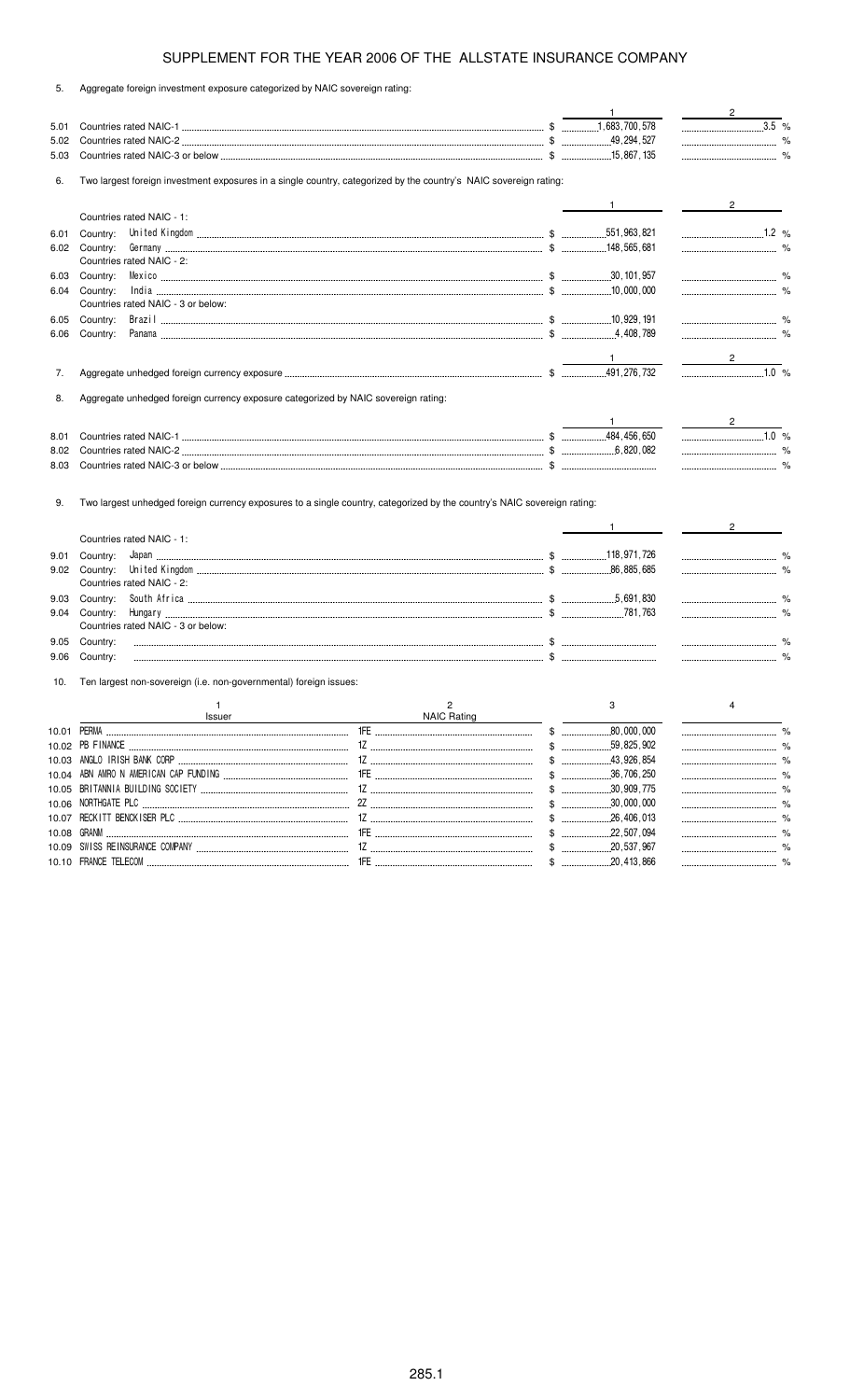| 11.   | Amounts and percentages of the reporting entity's total admitted assets held in Canadian investments and unhedged Canadian currency exposure:                                                                                        |                |                    |  |
|-------|--------------------------------------------------------------------------------------------------------------------------------------------------------------------------------------------------------------------------------------|----------------|--------------------|--|
| 11.01 |                                                                                                                                                                                                                                      |                |                    |  |
|       | If response to 11.01 is yes, detail is not required for the remainder of interrogatory 11.                                                                                                                                           |                | $\frac{2}{2}$      |  |
|       |                                                                                                                                                                                                                                      |                |                    |  |
| 11.03 |                                                                                                                                                                                                                                      |                |                    |  |
|       |                                                                                                                                                                                                                                      |                |                    |  |
|       |                                                                                                                                                                                                                                      |                |                    |  |
| 12.   | Report aggregate amounts and percentages of the reporting entity's total admitted assets held in investments with contractual sales restrictions:                                                                                    |                |                    |  |
| 12.01 |                                                                                                                                                                                                                                      |                | Yes [X ] No [ ]    |  |
|       | If response to 12.01 is yes, responses are not required for the remainder of Interrogatory 12.                                                                                                                                       |                |                    |  |
|       |                                                                                                                                                                                                                                      |                |                    |  |
|       | Largest three investments with contractual sales restrictions:                                                                                                                                                                       |                |                    |  |
| 12.03 |                                                                                                                                                                                                                                      |                |                    |  |
| 12.04 |                                                                                                                                                                                                                                      |                |                    |  |
| 12.05 |                                                                                                                                                                                                                                      |                |                    |  |
| 13.   | Amounts and percentages of admitted assets held in the ten largest equity interests:                                                                                                                                                 |                |                    |  |
| 13.01 |                                                                                                                                                                                                                                      |                | Yes [ ] No [ X ]   |  |
|       | If responseto 13.01 above is yes, responses are not required for the remainder of Interrogatory 13.                                                                                                                                  |                |                    |  |
|       | Name of Issuer                                                                                                                                                                                                                       | $\overline{2}$ | 3                  |  |
|       |                                                                                                                                                                                                                                      |                | $\overline{7.0}$ % |  |
| 13.03 |                                                                                                                                                                                                                                      |                | 1.6 %              |  |
|       |                                                                                                                                                                                                                                      |                |                    |  |
|       |                                                                                                                                                                                                                                      |                | $\ldots$ 0.8 %     |  |
|       |                                                                                                                                                                                                                                      |                |                    |  |
|       |                                                                                                                                                                                                                                      |                |                    |  |
|       | 13.08 GENERAL ELECTRIC <b>www.warehouse.com/information.com/information</b> .com/information.com/information.com/information.com/information.com/information.com/information.com/information.com/information.com/information.com/inf |                |                    |  |
|       |                                                                                                                                                                                                                                      |                |                    |  |

\$ ( %

13.10 ALLSTATE PROPERTY AND CASUALTY INSURANCE COMPA

13.11  \$ (" %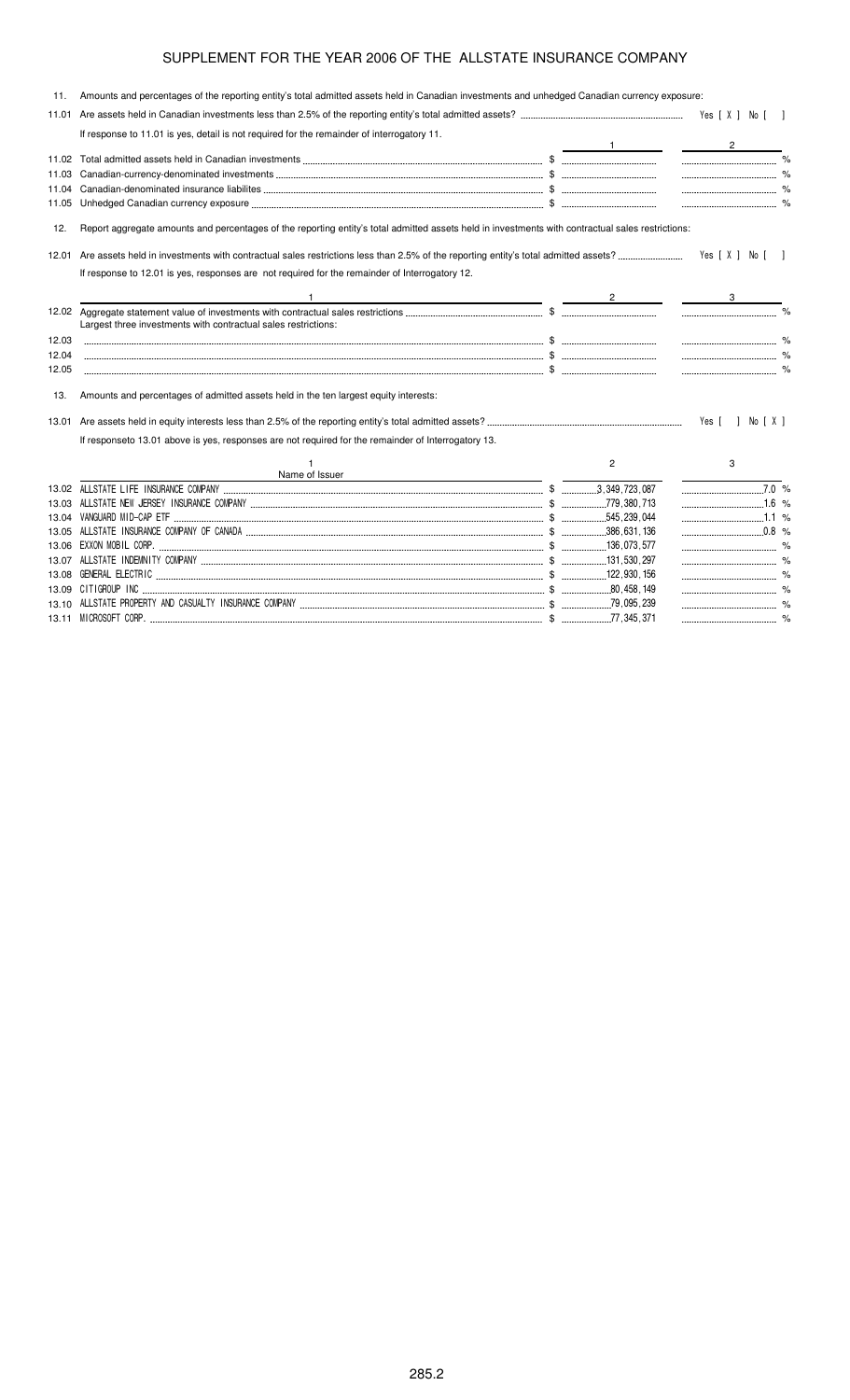| 14.   | Amounts and percentages of the reporting entity's total admitted assets held in nonaffiliated, privately placed equities: |  |                |                                       |  |
|-------|---------------------------------------------------------------------------------------------------------------------------|--|----------------|---------------------------------------|--|
| 14.01 |                                                                                                                           |  | Yes [ X ] No [ |                                       |  |
|       | If response to 14.01 above is yes, responses are not required for the remainder of Interrogatory 14.                      |  |                |                                       |  |
|       |                                                                                                                           |  |                |                                       |  |
| 14.02 | Largest three investments held in nonaffiliated, privately placed equities:                                               |  |                |                                       |  |
| 14.03 |                                                                                                                           |  |                |                                       |  |
| 14.04 |                                                                                                                           |  |                |                                       |  |
| 14.05 |                                                                                                                           |  |                | ------------------------------------- |  |
| 15.   | Amounts and percentages of the reporting entity's total admitted assets held in general partnership interests:            |  |                |                                       |  |
| 15.01 |                                                                                                                           |  |                | Yes [ X ] No [ ]                      |  |
|       | If response to 15.01 above is yes, responses are not required for the remainder of Interrogatory 15.                      |  |                |                                       |  |
|       | Largest three investments in general partnership interests:                                                               |  |                |                                       |  |
| 15.03 |                                                                                                                           |  |                | --------------------------------      |  |
| 15.04 |                                                                                                                           |  |                |                                       |  |
| 15.05 |                                                                                                                           |  |                |                                       |  |
| 16.   | Amounts and percentages of the reporting entity's total admitted assets held in mortgage loans:                           |  |                |                                       |  |
| 16.01 |                                                                                                                           |  |                | Yes [ X ] No [                        |  |
|       | If response to 16.01 above is yes, responses are not required for the remainder of Interrogatory 16 and Interrogatory 17. |  |                |                                       |  |
|       |                                                                                                                           |  | 2              | 3                                     |  |
|       | Type (Residential, Commercial, Agricultural)                                                                              |  |                |                                       |  |
| 16.02 |                                                                                                                           |  |                |                                       |  |
| 16.03 |                                                                                                                           |  |                |                                       |  |
| 16.04 |                                                                                                                           |  |                |                                       |  |
| 16.05 |                                                                                                                           |  |                | ------------------------------------- |  |
| 16.06 |                                                                                                                           |  |                |                                       |  |

16.07 \$ % 16.08 \$ % 16.09 \$ % 16.10 \$ % 16.11 \$ %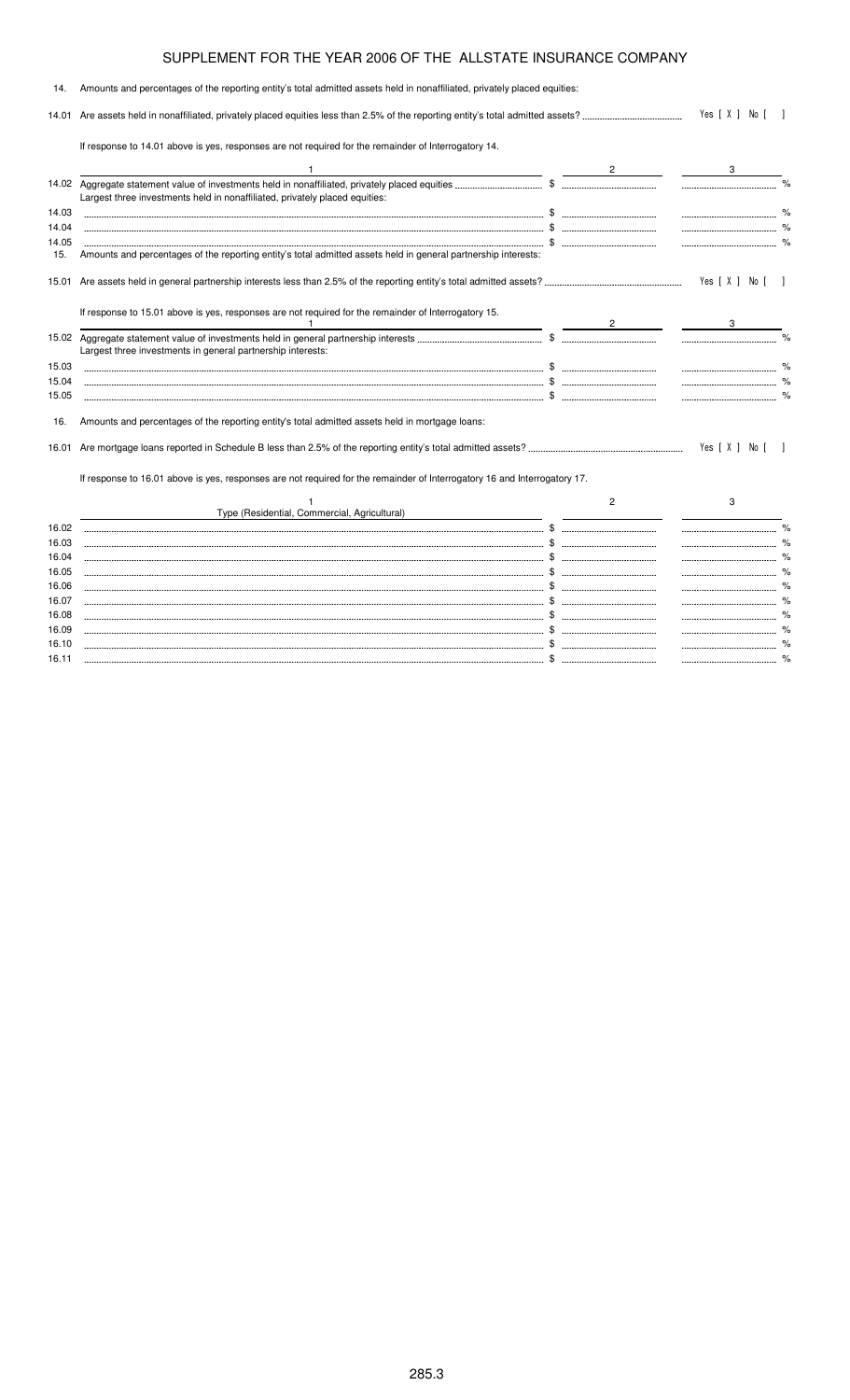Amount and percentage of the reporting entity's total admitted assets held in the following categories of mortgage loans:

|              | Amount and percentage of the reporting emity's total admitted assets held in the following categories of mongage loans.                           |      |    | Loans        |                |               |
|--------------|---------------------------------------------------------------------------------------------------------------------------------------------------|------|----|--------------|----------------|---------------|
|              |                                                                                                                                                   |      |    |              |                |               |
| 16.13        |                                                                                                                                                   |      |    |              |                |               |
| 16.14        |                                                                                                                                                   |      |    |              |                |               |
| 16.15        |                                                                                                                                                   |      |    |              |                |               |
| 16.16        |                                                                                                                                                   | \$   |    |              |                |               |
| 17.          | Aggregate mortgage loans having the following loan-to-value ratios as determined from the most current appraisal as of the annual statement date: |      |    |              |                |               |
|              | Residential<br>Commercial                                                                                                                         |      | 5  | Agricultural |                |               |
|              | Loan to Value<br>$\mathbf{2}$<br>3<br>$\sim$ 1<br>$\overline{4}$<br>%                                                                             | %    |    |              | 6              |               |
|              | -----------------------------<br>-----------------------------                                                                                    |      |    |              |                | $\%$          |
|              | $\%$<br>                                                                                                                                          | $\%$ | \$ |              |                |               |
|              |                                                                                                                                                   | $\%$ |    |              |                | $\%$          |
|              |                                                                                                                                                   |      |    |              |                |               |
| 17.05<br>18. | Amounts and percentages of the reporting entity's total admitted assets held in each of the five largest investments in real estate:              |      |    |              |                |               |
|              | If response to 18.01 above is yes, responses are not required for the remainder of Interrogatory 18.                                              |      |    |              | Yes [ X ] No [ |               |
|              | Largest five investments in any one parcel or group of contiguous parcels of real estate.<br>Description<br>$\mathbf{1}$                          |      |    |              |                |               |
| 18.02        |                                                                                                                                                   |      |    |              |                |               |
| 18.03        |                                                                                                                                                   |      |    |              |                | $\frac{1}{2}$ |
| 18.04        |                                                                                                                                                   |      |    |              |                |               |
| 18.05        |                                                                                                                                                   |      |    |              |                |               |
| 18.06        |                                                                                                                                                   |      |    |              |                |               |
| 19.          | Report aggregate amounts and percentages of the reporting entity's total admitted assets held in investments held in mezzanine real estate loans: |      |    |              |                |               |
| 19.01        |                                                                                                                                                   |      |    |              | Yes [ X ] No [ |               |
|              | If response to 19.01 is yes, responses are not required for the remainder of Interrogatory 19.                                                    |      |    |              |                |               |
|              |                                                                                                                                                   |      |    |              |                |               |
|              | Largest three investments held in mezzanine real estate loans:                                                                                    |      |    |              |                |               |
| 19.03        |                                                                                                                                                   |      |    |              |                |               |
| 19.04        |                                                                                                                                                   |      |    |              |                |               |
| 19.05        |                                                                                                                                                   |      |    |              |                | %             |
|              |                                                                                                                                                   |      |    |              |                |               |